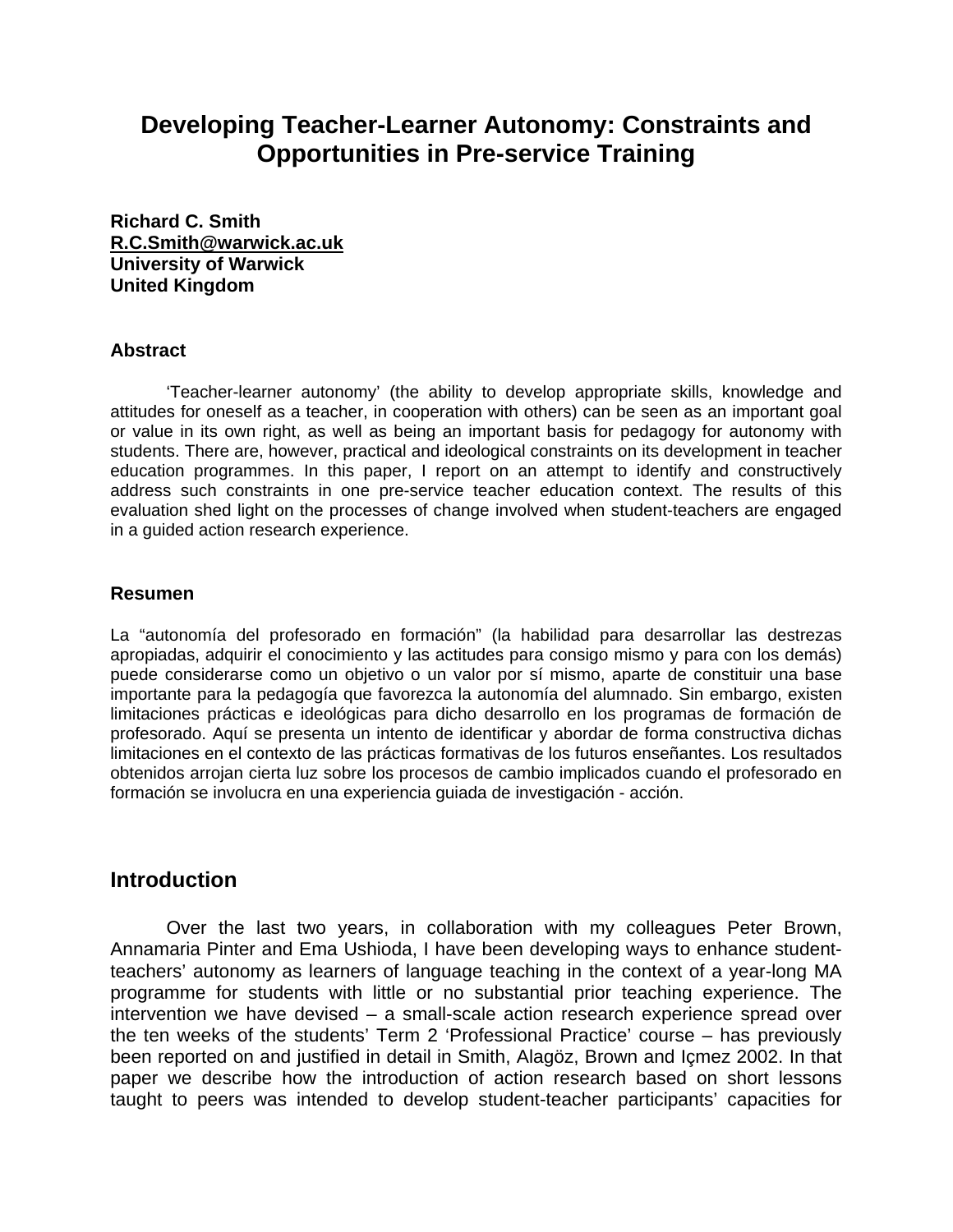ongoing and self-critical reflection on their teaching. A summary of the need and rationale for this type of approach in our context was provided, and problems and advantages of the approach were discussed with reference to participants' end-ofcourse evaluations in 2001 and the reflections of two tutors and two participating students. In recognition of the fact that this ten-week 'Professional Practice' course is simultaneously an academic and a practically oriented one, we separated out advantages and problems of the approach into three different areas, reflecting different functions of the course (ibid.):

- As one component in an academic [MA] programme: Advantages included this being *a valid educational experience*, fulfilling institutional requirements for high academic standards at the same time as meeting student demands for 'practical' experience. The course seems to have been effective in *linking theory and practice*, and, in the context of the overall curriculum, to have provided a good *preparation for academic research* which students were required to engage in during the following (final) term. Problems included the possibility that for some students at least the course demanded a *difficult transition to autonomy* (for more on this, see below), but also that – in the tutors' eyes – there were *constraints on self-direction* (again, see below). *Overload* on students and *logistical problems* (equipment and room requirements) were also identified as giving cause for concern.
- As a 'real' experience (of teaching / action research): Constraints in this area were the obvious ones that in peer-teaching there are many *differences from a real teaching situation* and *differences from a real teacher-research situation*. Counterbalancing this, however, advantages which emerged strongly were that, in fact, students tended to take this seriously as a *real teaching* and *real teacherlearning* experience. The fact that students were engaged in '*simplified teaching*' within the supportive atmosphere of the peer-teaching group may also have given the least experienced students confidence they would not otherwise have been able to gain.
- As a stimulus and preparation for future teacher research: Problems in this area might include *possible discouragement* if the action research experience is perceived negatively, for example as too burdensome (cf. the problem of 'overload' mentioned above); also, action research in this setting bypasses certain constraints on 'real' action research and is therefore *easier than in real life* – there is a concern, then, that students could become discouraged in the future if they find themselves motivated but unable to engage in such research in a real teaching context. Advantages include the *validation of action research* resulting from its inclusion in an academic programme, and the fact of its *overcoming problems of 'real' action research*, including lacks of psychological and technical preparation which have been mentioned previously in the literature. All in all, we felt, the course provides *an important first step towards teacher autonomy* (see below).

 We concluded that the advantages of involving students in a positive, wellsupported experience of action research outweigh disadvantages relating to its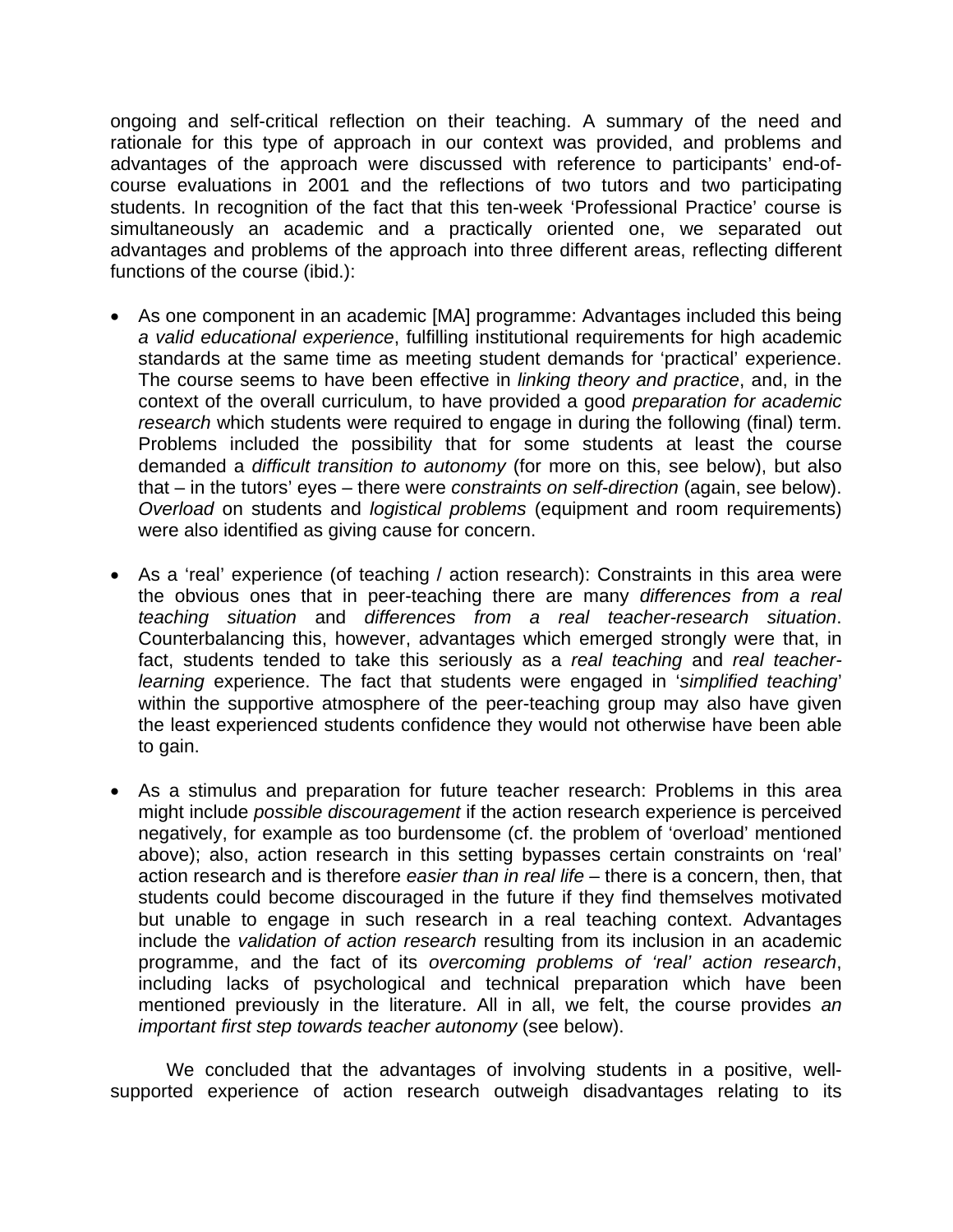'simulated' nature, although problems in some students' adjustment to this kind of work were also revealed.

 Aside from beginning to reveal insights into the benefits and problems associated with the course, this reflective exercise revealed to tutors that the development of autonomy had been an implicit goal, from the beginning, in their course design. Partly, this realization was grounded in reflective comments such as the following, from students to whom the concept of *teacher* autonomy had never before been mentioned:

I felt really strong because . . . I could find my way on my own with the help of the students . . . [F]inding on my own what went wrong and doing a research on it was highly motivating. I think this course promotes autonomy as a teacher, making research on a particular subject, while promoting learner autonomy since the teacher has to find out what the learners need to learn for their own specific situation.

(Simla Içmez, in Smith, Alagöz, Brown and Içmez 2002: 35)

Action research seems to be endless, but it . . . gives teachers who are involved in it the sense of achievement, which motivates them to initiate another action circle since this research develops teachers' autonomy.

#### (Yuka Miyachi, in Smith, Alagöz, Brown and Içmez 2002: 20)

Thus tutors began to realize, on the basis of comments such as these, that the course could be seen as constituting *an important first step towards teacher autonomy* (cf. summary above), in the sense of developing students' ability to teach reflectively and learn for themselves in the future. We realized that we were placing a particular emphasis on developing students' autonomy as *learners of teaching*, and accordingly advertised the following as the major goal of the course in the following year, 2002: enhancement of the 'ability to develop appropriate skills, knowledge and attitudes for oneself as a teacher, in cooperation with others'. This definition of and focus on 'teacher-learner autonomy' is further discussed and justified in Smith 2003a.

 On the other hand, we had also gained an awareness that, for some participants at least, the course involved a *difficult transition to autonomy* (again, see summary above), and that – if we were to consider autonomy as an important goal – there existed *constraints on self-direction* which were difficult to change. We speculated on the problems involved in the first area as follows:

[T]here was some initial confusion associated with what might be described as a shift from dependence to autonomy, from academic to reflective work, and/or from consumption to production of knowledge. For some students this shift may have been perceived as too abrupt and stressful, hence perhaps the (few) negative assessments in end-of-course evaluations. The course may involve a kind of culture shock as students are shifted from a relatively 'applied science' to a more reflective teacher education paradigm (Wallace 1991). This may be compounded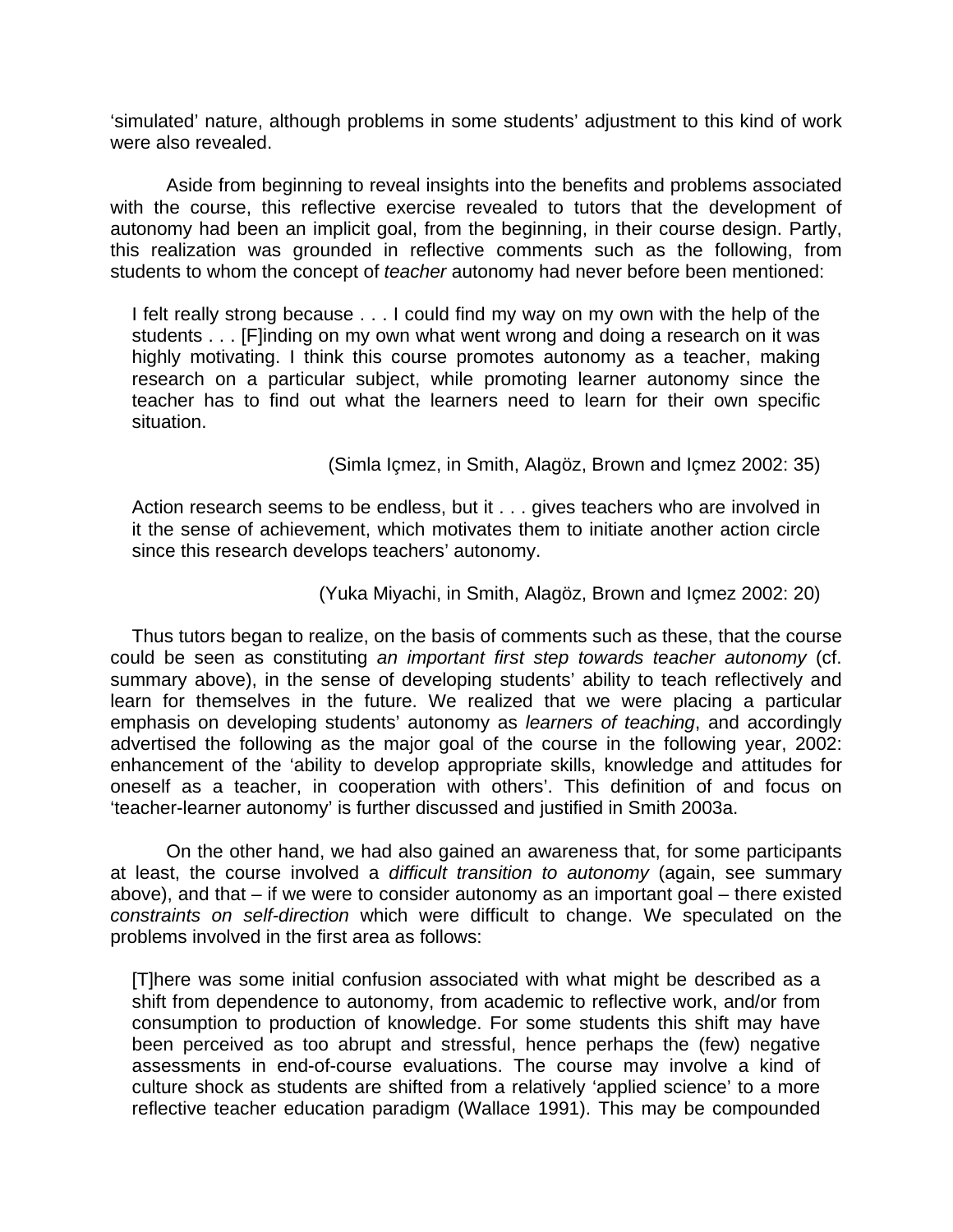by expectations of students that given the title of the course, 'Professional Practice', they will be inducted into a 'craft paradigm', involving, for example, tutor judgements on the quality of teaching. The reality is that, instead, they are required to rely on their own resources, and this can cause friction, particularly in initial stages, during the course.

(Smith, Alagöz, Brown and Içmez 2002: 13)

 At the same time, as tutors, we were aware of constraints on our own ability to engage in a pedagogy for autonomy in the context of the overall curriculum, constraints which we theorized as follows:

While the course aims to develop students' autonomy in pursuing topics of interest to them individually, a structure for this needs to be provided; . . . this is necessary in supporting participants' transition to greater autonomy. However, there are also other aspects of 'structure', or 'context' in this academic setting which can be defined as constraints on autonomy. Among these we would mention the need to fit the course into a short (10-week) term, and the apparent impossibility in this context of self-assessment (given needs for accountability and comparability with other courses).

(ibid.: 14)

 With our more explicit focus in 2002 on the development of teacher-learner autonomy, and given our concerns that, for some students at least, the transition to greater autonomy was a difficult one in the context of the overall MA programme, a more extensive evaluation than that of 2001 was planned. This time the focus was to be on the process of change in participant perceptions during the course, with a specific focus on (1) whether or not, and in what respects the intervention could be said to contribute to the development of participants' autonomy as learners of teaching, and (2) what constraints and opportunities were most salient in relation to this development.

# **The evaluation**

 The Professional Practice class of 2002 was a large one in comparison with the previous year, consisting of 31 students. Almost all students were in their early to midtwenties, and all had little or no substantial experience of teaching. Students came from a variety of countries, namely (in descending order of numbers) Taiwan (8), Japan (5), S. Cyprus (4), P.R. China (3), Greece (2), Thailand (2) and one student each from Albania, N. Cyprus, Georgia, Hong Kong, Korea, Macao and Malaysia.

 Constraints on and opportunities for the development of teacher-learner autonomy in the context of this course were evaluated in 2002 using a variety of research methods: repeated reflective writing by participants, repeated questionnaires, and in-depth interviews with selected participants. In this paper I shall report only on the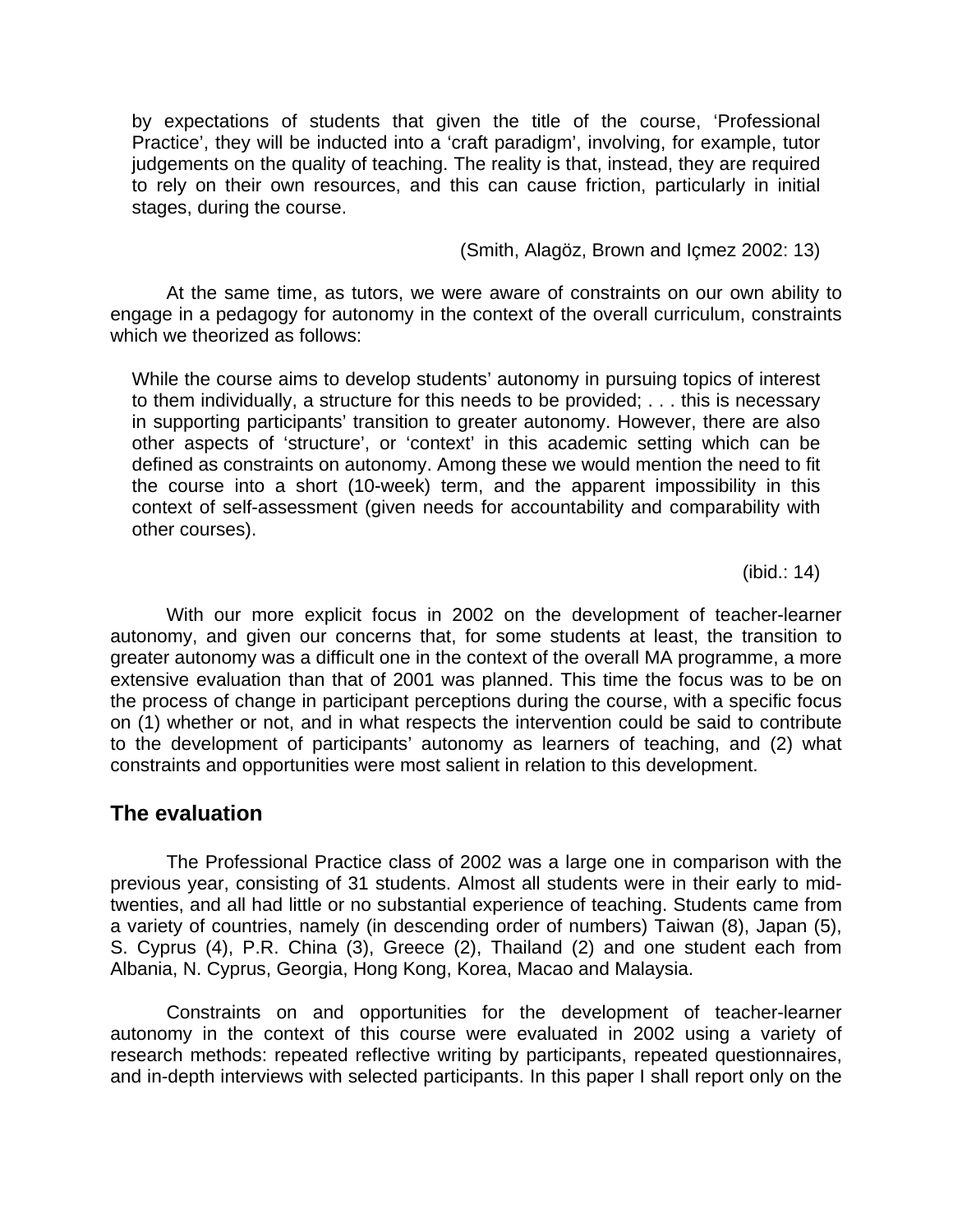method and results for reflective writing and questionnaires, highlighting the general tendencies which emerged.

 First, though, I should point out some important features of this evaluation: (1) there was a deliberate attempt overall to access students' own perspectives rather than impose preconceived categories; (2) information was gathered about students' *developing* perspectives as the course went on, not just their perceptions at the end of the course; and (3) the primary purpose of evaluation was ongoing improvement of the course as well as improvement for the following year.

 Reflecting these priorities, the evaluation process began in weeks 2 and 4 (of the ten-week course) with students being engaged in open-ended, anonymous reflective writing at the end of classes in these weeks in answer to the question 'What do I think of the course at this stage?'.

 *Constraints* or 'problems' revealed in week 2, prior to the students' first experience of peer-teaching were as follows:

- lack of confidence in fellow students taking the course seriously enough / lack of cooperative spirit / lack of confidence in peer feedback on teaching
- confusion as to course aims and activities
- need for reassurance regarding lesson plan; stress / lack of confidence in relation to lesson planning; lack of confidence in selecting material
- lack of confidence in ability to do well in the assignment / concern about the complexity of the assignment
- concerns regarding the artificiality of the peer-teaching experience (context and students being different from a real teaching situation)
- concern about the short (30-minute) duration of the lesson to be taught
- concern regarding own time management skills / general anxiety about teaching
- concern about artificiality of the research dimension of the course (compared with lack of time and resources in 'real life')
- desire for models of good teaching prior to teaching
- belief that transcription of the lesson from recordings would be a waste of time
- lack of confidence in ability to evaluate one's own teaching performance immediately after the lesson

 *Opportunities* (positive perceptions of the course) revealed at this stage were as follows:

- willingness to practise teaching (sometimes for the first time ever)
- wilingness to gain feedback on teaching
- willingness to have a chance to improve
- willingness to reflect / self-evaluate; awareness of its importance; belief in uniqueness of this opportunity to self-evaluate
- belief that much learning would result
- awareness of need to participate actively (this being a 'challenge')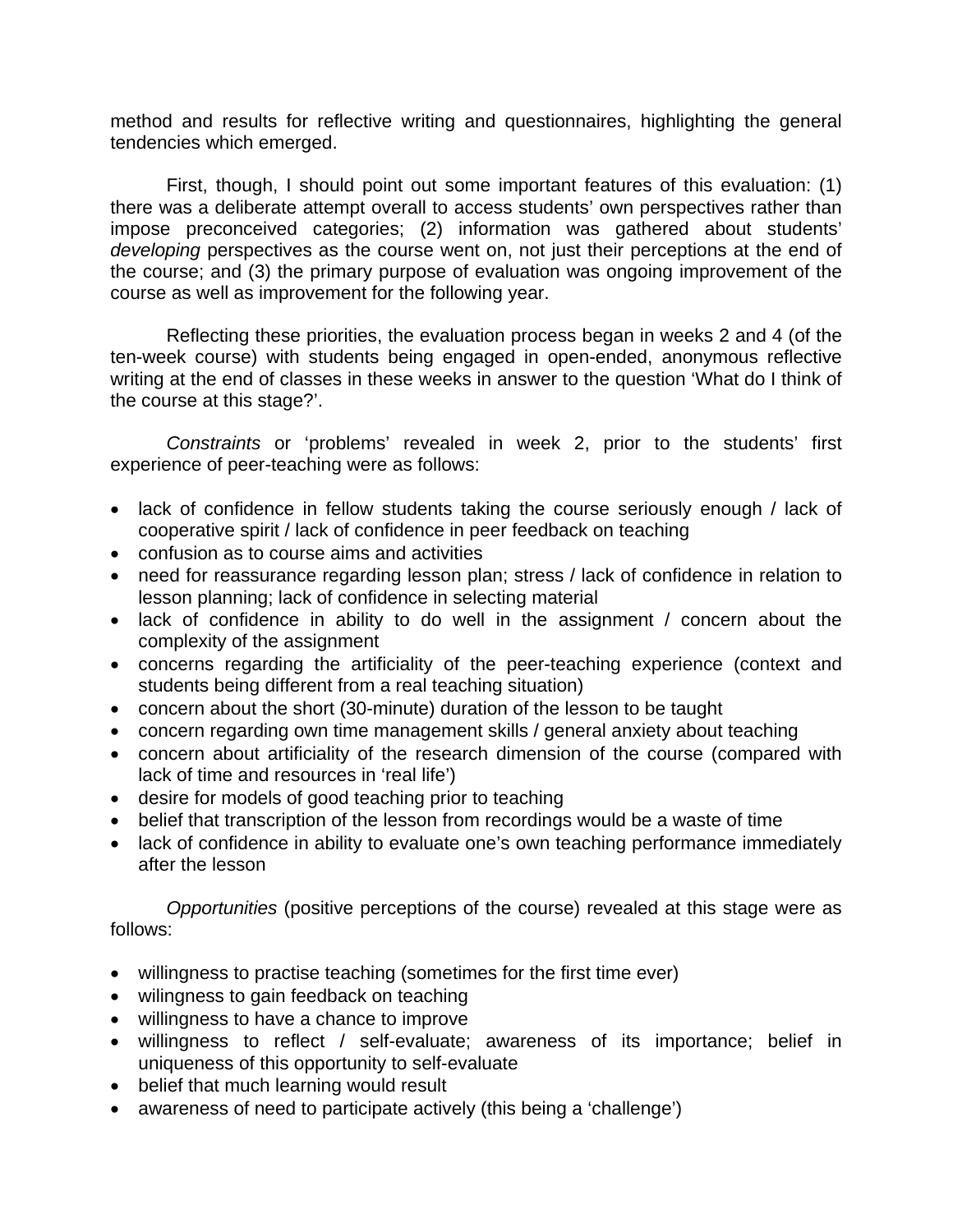- belief in importance of observing others' lessons
- approval of idea of draft-writing
- willingness to read intensively to improve one's teaching
- awareness of value of multiple perspectives (feedback) on one's own teaching
- willingness to learn research methods.

 In week 4, after all students had taught their 30-minute lessons to peers, reflective writing revealed the following perceptions.

#### *Constraints*:

- lack of literature relevant to own concerns regarding how to improve
- too much time spent for peer-teaching as opposed to other kinds of activity (e.g. input) / time-consuming nature of peer-teaching
- continuing anxiety about teaching / dislike of peer-teaching
- confusion about assignment-writing
- time-consuming nature of writing for the assignment
- lack of time to discuss teaching issues with tutors / other students
- desire for tutor feedback on the lesson
- perceived lack of depth and length of peers' reflections / lack of trust in truth value of peers' feedback
- desire for guidance on how to give peer feedback
- awareness of there being too many points to improve in one's teaching
- lack of confidence in what one has written for lesson report
- disappointment about quality of own teaching

#### *Opportunities*:

- increased awareness of difference between experienced and novice teachers
- willingness to build confidence further
- appreciation of observing others' lessons
- awareness of careful organization of the course
- awareness of having identified points for improvement in own teaching
- awareness of usefulness of peer feedback
- appreciation of scaffolding of peer-teaching by tutors (demonstration lesson)
- appreciation of web-based discussion forum
- appreciation of value of teaching the same lesson twice (to evaluate improvement)
- questioning of whether 'theory' is the most important thing for teaching
- awareness that others share the same weaknesses
- awareness that peer-teaching helps link theory and practice
- awareness that unexpected things happen in teaching
- awareness of value of action research
- satisfaction that there was no tutor feedback on the lesson
- awareness of usefulness of the course for future teaching
- good opportunity to teach for the first time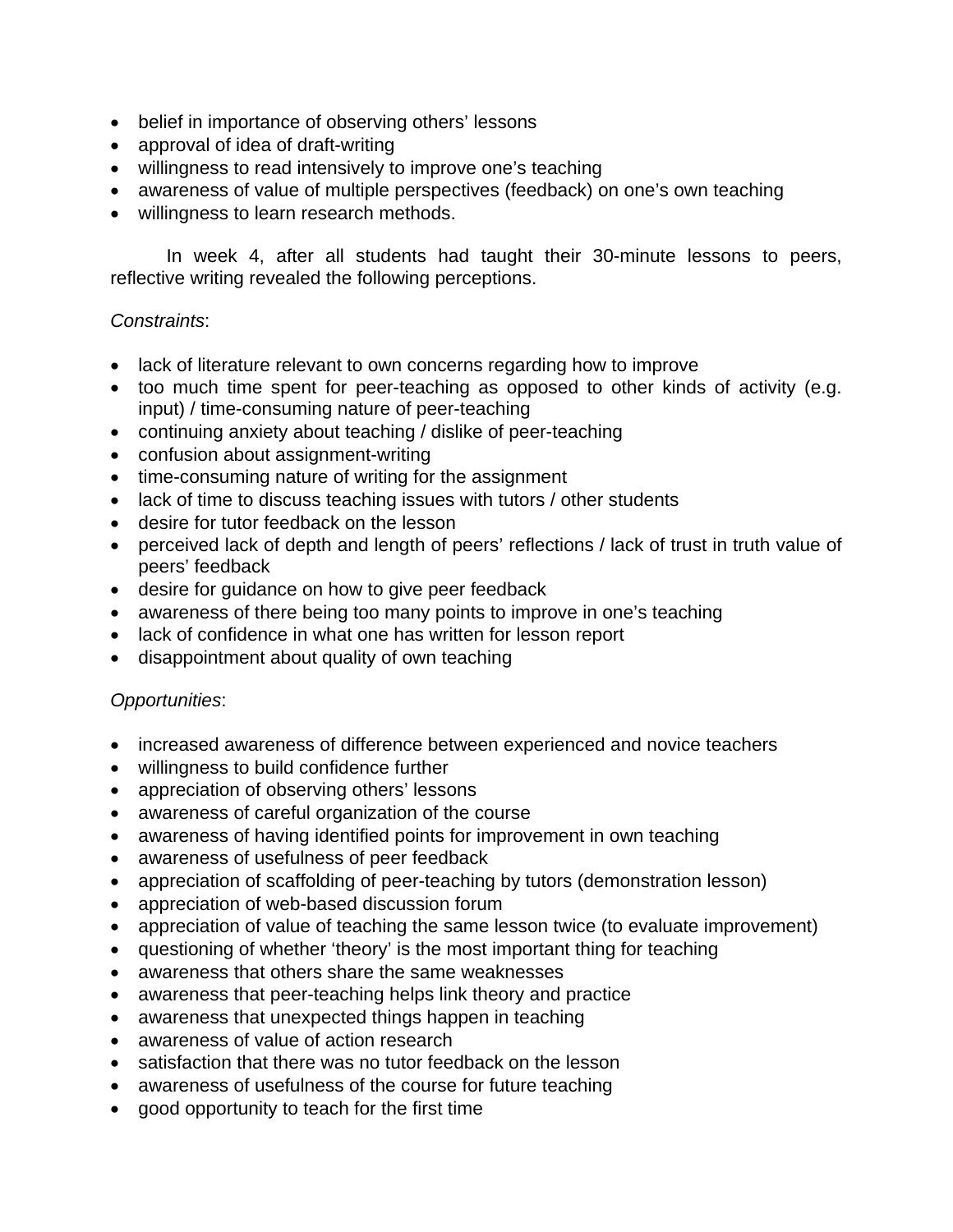• good opportunity to put into practice what had been learned in other modules

 The themes elicited above (from week 2 and week 4 reflective writing) were the source for the majority of items on a questionnaire given out in week 5, when students had handed in their draft lesson reports and had begun to embark on reading and other research in relation to particular areas of individual concern.

 n this mid-term (week 5) questionnaire, students were asked to indicate agreement or disagreement on a five-point scale in relation to a total of 74 statements about the course. Positive perceptions of the course and disagreements with the salience of particular problems according to the 25 (anonymous) respondents to the questionnaire were as follows (only those items agreed or disagreed with by more than 80% of respondents are listed):

- [24 agree, 8 strongly] In this course we are given a structure for our own development and the most important thing is our own participation
- [24 agree, 8 strongly] It was useful to observe others' peer-taught lessons, as a student
- [24 agree, 8 strongly] We can improve even if we disagree with our classmates' comments because we come up with reasons for our own ideas
- [23 agree, 13 strongly] Reflection on teaching is important to explore our strengths and weaknesses
- [23 agree, 8 strongly] This course allows me to develop
- [22 agree, 11 strongly] Peer-teaching was a good way to link theory and practice
- [22 disagree, 9 strongly] I was unwilling to be evaluated by my peers
- [22 agree, 7 strongly] The experience of reflecting on my own teaching is a valuable one
- [21 agree, 11 strongly] After peer-teaching I am more aware of points I need to improve in my teaching
- [21 agree, 6 strongly] I discovered things that I did not expect about my teaching
- [21 agree, 6 strongly] I believe that I am becoming more critical and self-critical as a result of this course

 The most commonly perceived problems or constraints were revealed to be the following (only the first was perceived as such by more than 80% of respondents; the remainder are all the items interpretable as problems which received the acknowledgement of more than 50% of respondents):

- [22 agree, 10 strongly] I wish the tutors could give us feedback on our lessons
- [19 agree, 9 strongly] I would like help from tutors to help me select points for further investigation
- [19 agree, 6 strongly] This course requires hard work and commitment
- [17 agree, 7 strongly] I am less stressed now that I have completed my peer-teaching
- [17 agree, 6 strongly] I found that I disagreed with some of my classmates' suggestions on peer-teaching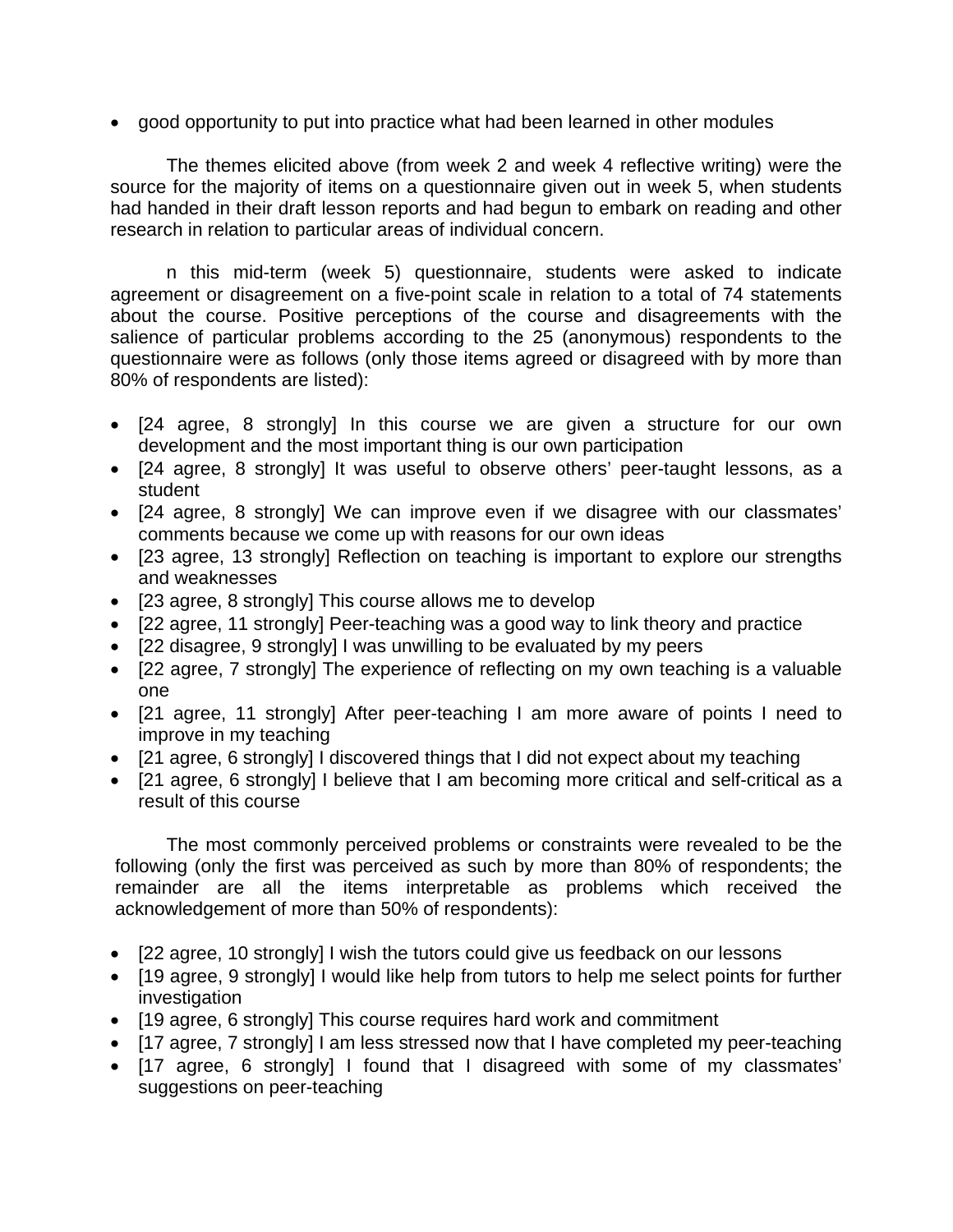- [16 agree, 8 strongly] Before doing peer-teaching I would have liked to see more experienced teachers' lessons more
- [15 agree, 8 strongly] I would like tutors to watch the video of my lesson and identify points I should improve
- [15 agree, 2 strongly] I wish that more guidance was provided regarding what we are expected to do in this course

 Combining these findings with results for other items on the questionnaire the following were revealed as the primary areas of shared student concern at the mid-term point (in order of priority):

- lack of tutor feedback on teaching or support in identifying points for further investigation
- confusion regarding expectations for the course
- need for more training on how to teach (before peer-teaching) and/or more prior observation of relatively experienced teachers' lessons

 Other concerns, as indicated by a minority of students in each case, were the difficulty of reflecting on teaching immediately afterwards, lack of input in the form of lectures, confusion regarding the trustworthiness of peers' comments on teaching, and the 30-minute duration of the peer-taught class being insufficient.

In week 9, after students had completed their investigations and, in the majority of cases, had taught their improved second lesson, there was another anonymous and open-ended reflective writing session. This time, students were asked to reflect freely on 'Any ways you feel you've developed / Any problems you're having'.

 *Constraints* ('problems') mentioned by students at this stage were different from those elicited in weeks 2 and 4, reflecting different, 'end-of-course' concerns:

- problems in organizing and structuring the assignment / it not being easy to organize everything that has been learned into a meaningful text
- it not having been easy to follow the whole of the course, since there's a need to be 'balanced' and independent in what is studied
- a feeling that a lot was learned about teaching but that it is still a superficial understanding

 These were the only problems noted by individual students. On the other hand, perceptions of what had been learned were many and varied, and can be categorized into what had been learned about *teaching*, and about *how to develop oneself as a teacher*. Given the focus of this paper on the development of teacher-learner autonomy, I will list only those comments relating to 'how to develop oneself as a teacher' below:

• I learnt how a class can be observed, how self-evaluation can be done and many useful information about questionnaires, checklists, etc. / I think I've learnt about research methods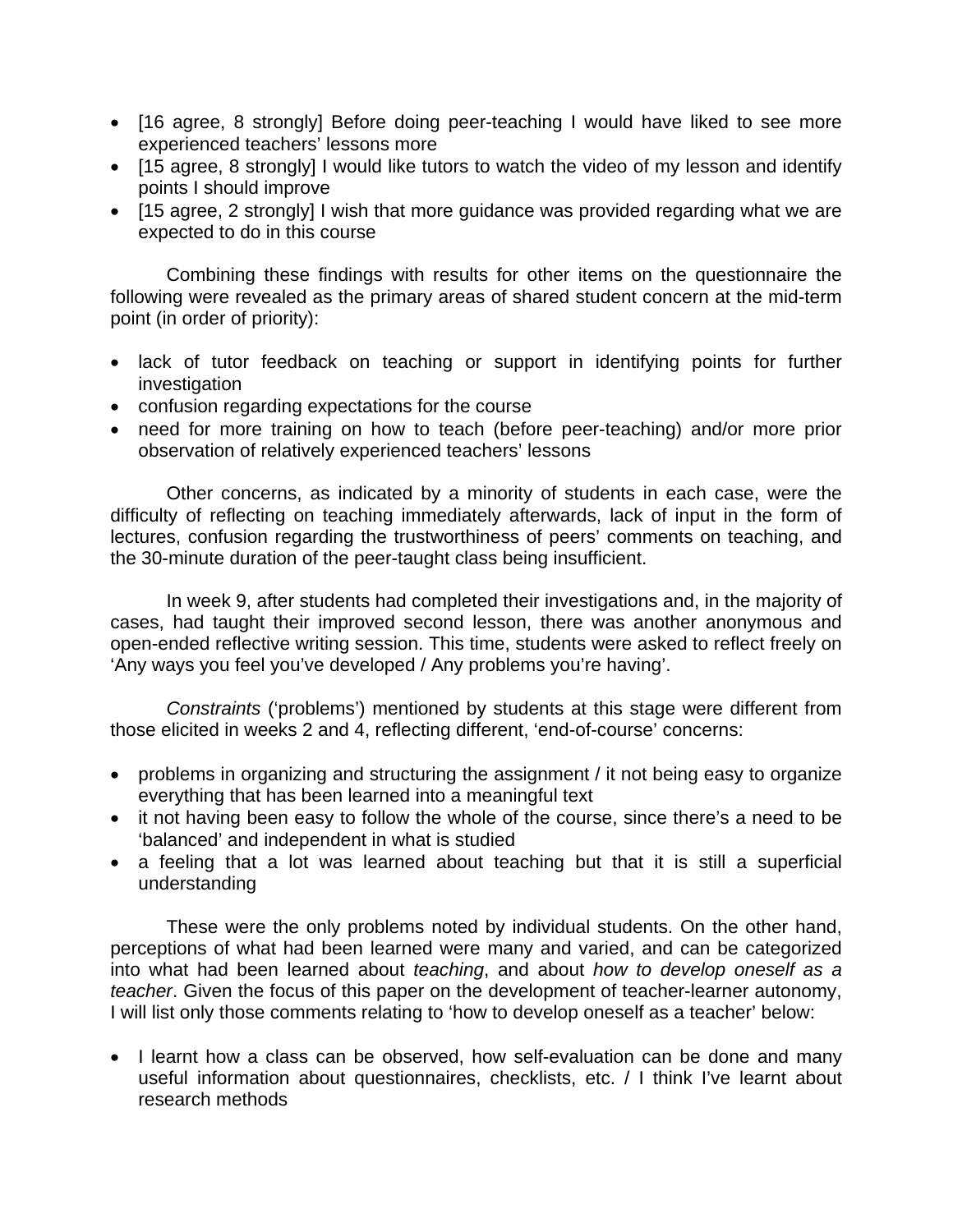- I know more how to evaluate myself from feedback and self-reflection / This course offered me the basis to evaluate and criticise myself
- I learned the importance for teachers of getting feedback from students
- I learned how to improve my teaching by referring to various sources / The course offers us strategies for us to learn how to be a teacher, step by step / I know more how to plan to improve and evaluate the improvement
- I learned that improvement comes gradually
- The course developed my self-awareness and sense of reflection on my way of teaching
- I've become more critical by the end of the course
- I've learnt to be more demanding to myself
- I learnt that answers to questions are based on experience as well as theory
- I enjoyed and learnt from observation and finding out something that I want
- I will apply this kind of research when I teach in the future

 Many of the items in the week 5 questionnaire were repeated for the final questionnaire, which was given out at end of the final session, in week 10 of the course. (In some cases week 5 items were changed into the past tense to reflect the fact that the course was now over.) Other week 5 items with less relevance for overall evaluation were discarded (for the most part, these being items with relevance only to the early part of the course), being replaced by items derived from students' reflective writing in week 9 which have been recorded above.

 The final (week 10) questionnaire mirrored the format of the week 5 questionnaire, this time with 75 statements relating to the course and related beliefs being responded to anonymously. The most positively supported aspects and beliefs according to the 25 students present (3 of whom were different from those present for the week 5 questionnaire) were as follows (here, only items which gained 100% or 96% agreement or disagreement are listed):

- [25 agree, 12 strongly] This course developed my self-awareness and ability to reflect on my way of teaching
- [25 agree, 12 strongly] Reflection on teaching is important to explore our strengths and weaknesses
- [25 agree, 10 strongly] I believe that I became more critical and self-critical as a result of this course
- [25 agree, 6 strongly] I know better now how to plan lessons
- [24 agree, 12 strongly] Even though I did not teach 'real' students, what I learned will be useful for my future teaching
- [24 agree, 12 strongly] I've learned that answers to questions about teaching are based on experience as well as theory
- [24 agree, 12 strongly] This course has taught me how to reflect both on my own and others' teaching
- [24 agree, 11 strongly] Peer-teaching was a good way to link theory to practice
- [24 agree, 10 strongly] I know better how to evaluate myself as a teacher now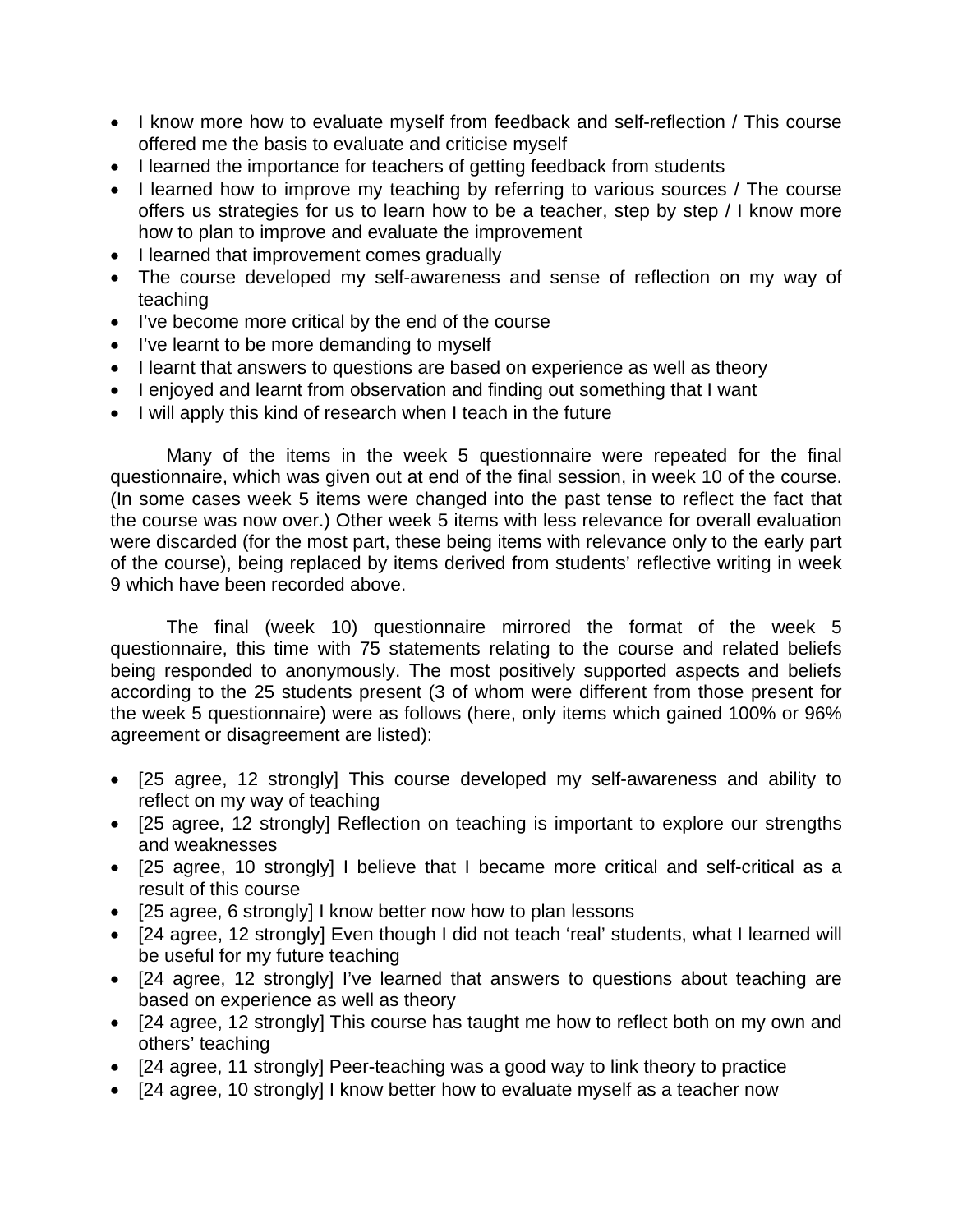- [24 agree, 8 strongly] I discovered things that I did not expect about my teaching
- [24 agree, 7 strongly] This course enhanced my ability to develop appropriate skills, knowledge and attitudes for myself as a teacher, in cooperation with others
- [24 agree, 7 strongly] This course helped me improve my teaching abilities
- [24 agree, 7 strongly]This course developed my ability to reflect critically on practice
- [24 agree, 6 strongly] I gained a deeper understanding of many areas of classroom teaching

 The most commonly perceived problems revealed at this stage were the following (only the first – which is not unambiguously a constraint – was confirmed by more than 80% of respondents; the remainder are all the items receiving a response interpretable as revealing a problem from more than 50% of respondents):

- [23 agree, 10 strongly] This course requires hard work and commitment
- [19 agree, 5 strongly] I am worried about getting a good mark for the assignment
- [16 agree, 7 strongly] I wish the tutors could have given us feedback on our lessons
- [16 agree, 6 strongly] Before doing peer-teaching I would have liked to see more experienced teachers' lessons more
- [15 agree, 4 strongly] This course required a lot of attention compared with other courses
- [15 agree, 3 strongly] Sometimes I felt I lost my direction
- [13 agree, 7 strongly] I would have liked tutors to watch the video of my lesson and identify points I should improve
- [13 agree, 3 strongly] The work for this course has been too time-consuming
- [13 agree, 2 strongly] I conducted my research with the anxiety of being assessed on my mind

 According to these results and responses to other items on the questionnaire, commonly perceived problems or *constraints* associated with the course, by this stage, had resolved themselves into the following areas (in no particular order of priority):

- Overall workload
- Stress associated with assessment / writing the assignment
- Desire for tutor feedback on peer-teaching
- Confusion regarding what was expected
- Desire for more training on how to teach (prior to peer-teaching)

 Finally, a comparison was carried out between results of week 5 and week 10 questionnaires for those items which were repeated in both (sometimes with a change of tense in the wording of the item). Although three students were different in the two cases, there were still some clear trends from agreement to disagreement or vice versa during the second half of the course. Results for week 10 as compared with week 5 were as follows for those items with the largest 'swings' (grouped according to area of constraint/opportunity, roughly in descending order of size of difference between week 5 and week 10 results):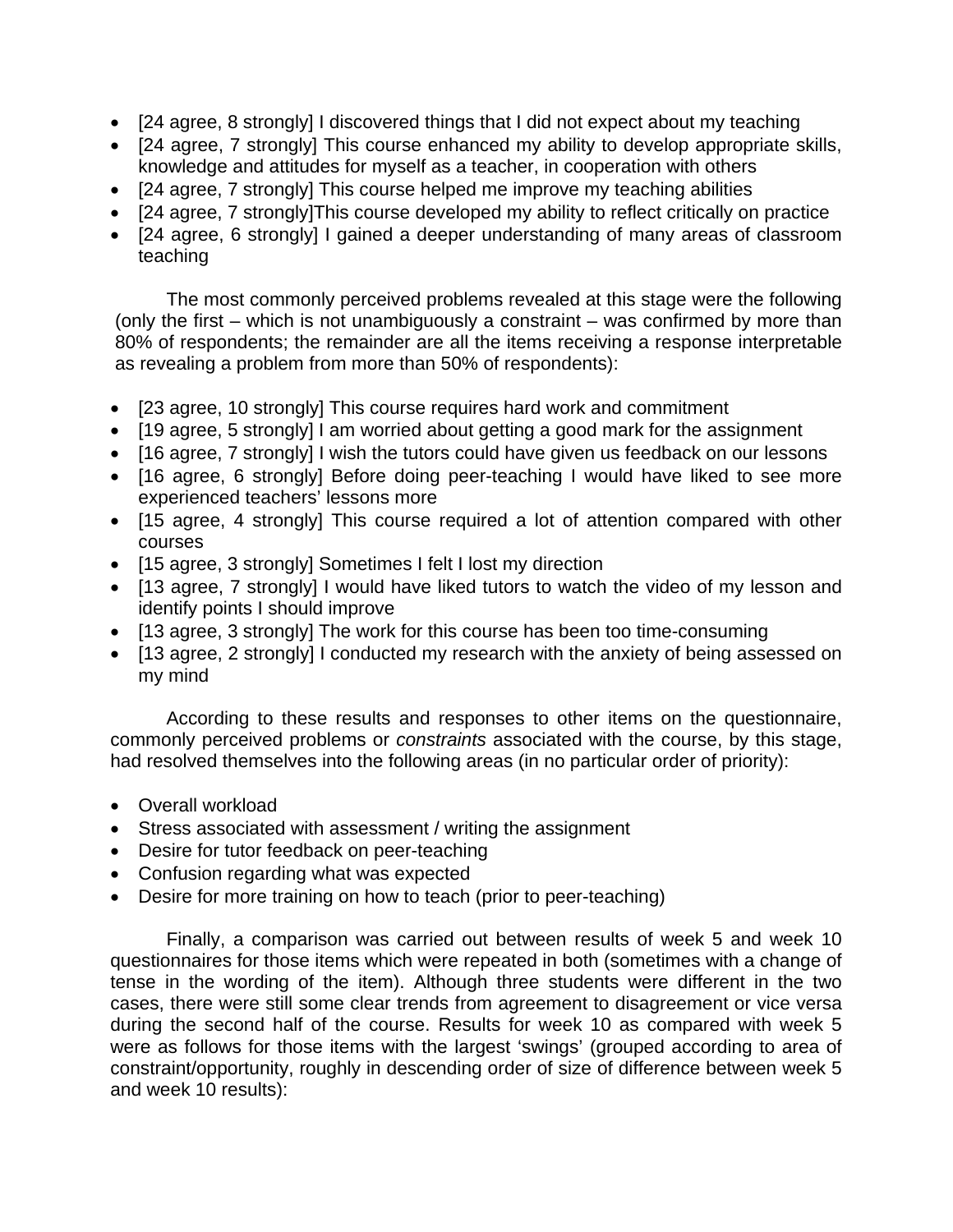Increased worry about getting a good grade for the course (difference of 12)

• I am worried about getting a good mark on the assignment (19 now agree overall, up from 7)

Increased perception of 'reality' of the peer-teaching experience (difference of 7-12)

- The peer-teaching experience was so different from a real teaching experience that I feel I learnt little from it (20 now disagree overall, up from 8)
- Because the students were not real students, I do not think the peer-teaching experience was valuable (2 now agree overall, down from 9)

#### Decreased sense of need for tutor guidance (difference of 7)

• I wish that more guidance had been (vs. was) provided regarding what we are expected to do in this course (8 now agree overall, down from 15)

Decreased sense of usefulness of observing others' peer-taught lessons (difference of 7)

It was useful to observe others' peer-taught lessons as a student (17 now agree overall, down from 24)

Increased perceptions of having developed 'teacher-learner autonomy' (difference of 5- 7)

- This course enhanced (vs. has already enhanced) my ability to develop appropriate skills, knowledge and attitudes for myself as a teacher, in cooperation with others (24 now agree overall, up from 17)
- This course taught (vs. is teaching) me to rely on my own resources in developing myself as a teacher (23 now agree overall, up from 18)

Increased perception of having developed abilities to reflect critically (difference of 6)

- I believe that I became (vs. am becoming) more critical and self-critical as a result of this course (25 now agree overall, up from 21)
- This course developed (vs. has already developed) my ability to reflect critically on practice

(24 now agree overall, up from 18)

Decreased sense of need for tutor feedback (difference of 6)

• I wish the tutors could have given (vs. could give) us feedback on our lessons (16 now agree overall, down from 22)

Increased appreciation of value of the action research project (difference of 6)

- Basically, I'm happy with this 'action research project' (23 now agree overall, up from 17)
- I understand the importance and effectiveness of this 'action research project' (23 now agree overall, up from 17)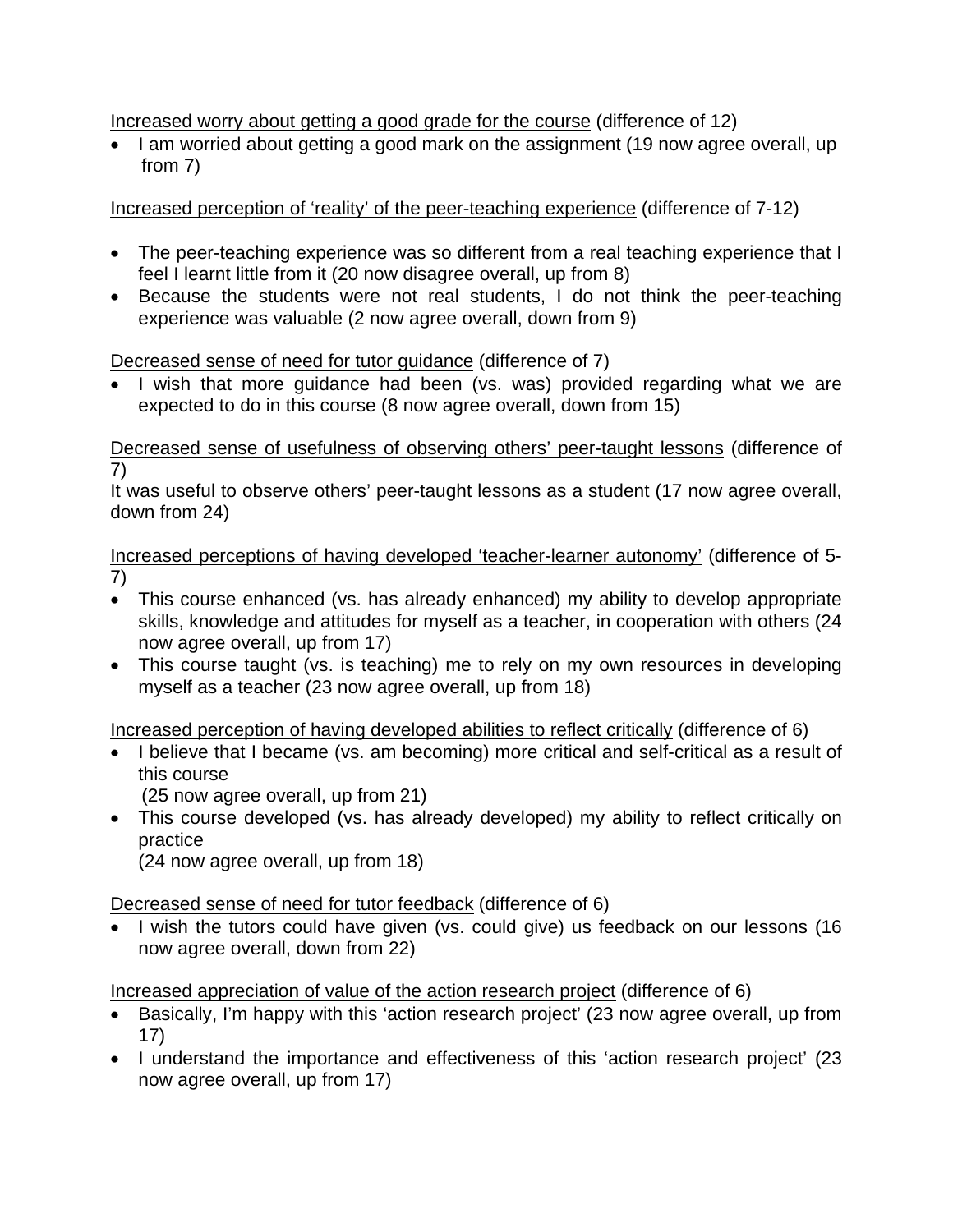Increased perception of work-load (difference of 4)

- The work for this course has been (vs. is) too time-consuming (13 now agree overall, up from 9)
- This course required (vs. requires) hard work and commitment (23 now agree overall, up from 19)

Increased sense of usefulness of transcribing one's own lesson (difference of 4)

• It was a waste of time to write a transcript of our lesson (17 now disagree overall, up from 13)

Increased overall satisfaction with the course (difference of 3-4)

• Even though I did not teach 'real' students, what I learned will be useful for my future teaching

(24 now agree overall, up from 20)

• I feel I benefited and learnt (vs. I feel I am benefiting and learning) a lot from this course

(22 now agree overall, up from 19))

• I found (vs. find) the course enjoyable (17 now agree overall, up from 14)

 Overall, the evaluation of the course in 2002 showed that, as in the previous year, the course ended up being viewed very positively by participants, despite problems encountered on the way. Data gathered longitudinally for this evaluation indicated that students seemed to pass through states of confusion, anxiety and even resentment in relation to different aspects of the course, but also that they increasingly appreciated its benefits as time went on, including its usefulness in developing their autonomy as learners of teaching. Problems were, generally, reconceptualized by them in two ways: (a) Initially perceived problems came to be seen as less important over time, as students' overall perception of the value of the course increased through involvement. Indeed, some constraints were reconceived as opportunities (for example, initial dissatisfaction regarding the simulated nature of peer-teaching tended to disappear – on the basis of experience it came to be seen instead as a valuable opportunity); (b) Other constraints remained constant in their salience, while some new problems emerged, but in both cases constraints came to be seen as less important overall, being balanced by the increasing overall perception of the value of the course.

 Students' end-of-course responses reveal perceptions that they had developed autonomy as learners of teaching during the course. This can be seen both in respondents' answers to direct 'autonomy-related' questionnaire items and in students' decreasing overall dissatisfaction with a perceived lack of tutor guidance and feedback, although this continued to be an important issue for some.

 Tutors' own assumptions about constraints on the development of participants' autonomy, as described in the Introduction, were by and large confirmed, but we also realized that students showed an increasing ability to think beyond the constraints of the course and to appreciate the opportunities it gave them to engage in self-directed development. Increasing anxiety about assignment-writing and a decreasing interest in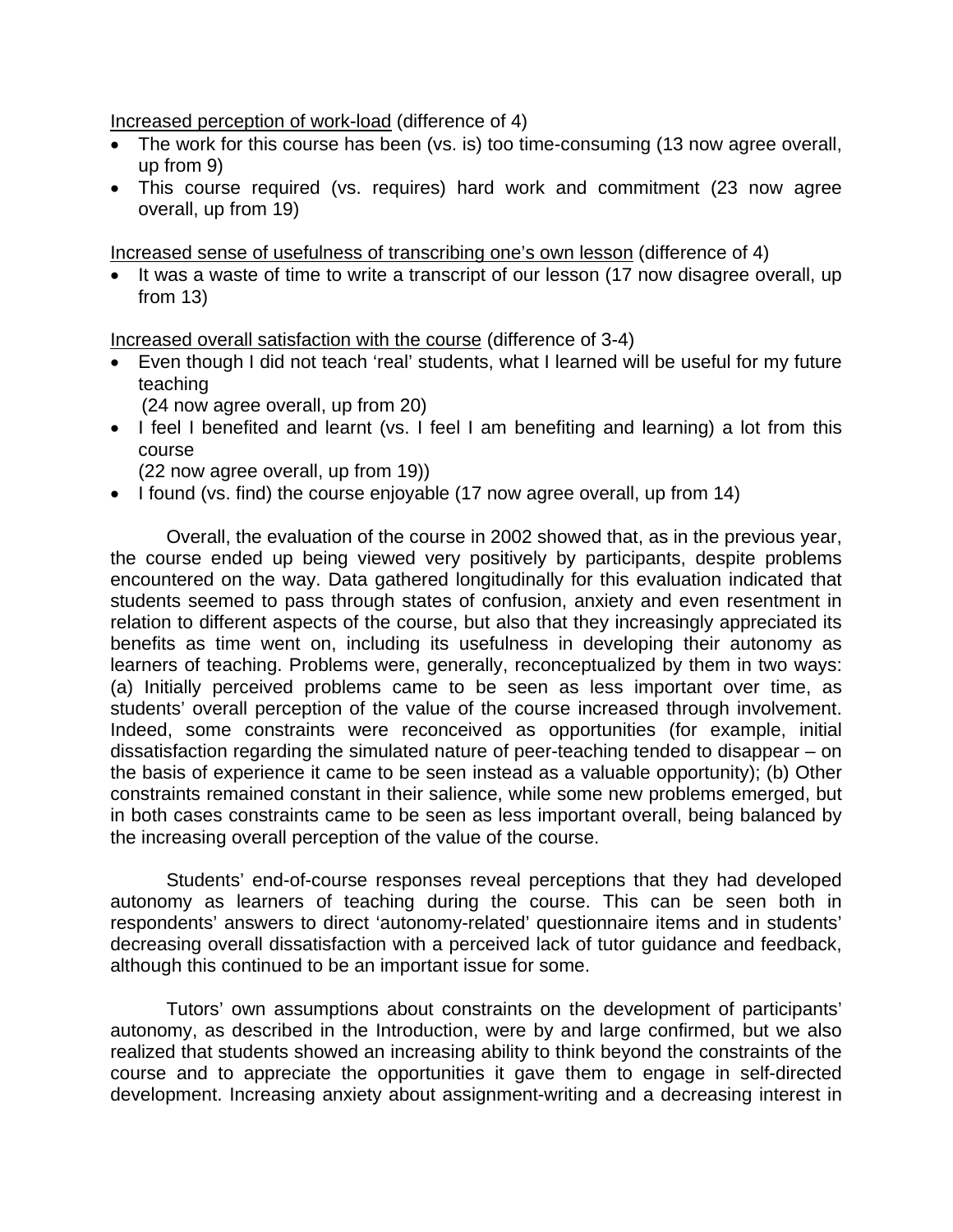participation in peers' lessons as 'students' – perhaps related to mounting anxiety about writing the assignment as the course neared its close – emerged as factors which tutors had previously underrated but which, we realized, should be taken into account in redesigning the course.

 This evaluation shows overall that the goal of teacher-learner autonomy can be productively pursued even in the difficult circumstances of a relatively decontextualized, pre-service teacher education programme. The problems and benefits identified above are, of course, specific to our own context, and to the particular group of students involved in this evaluation. However, the evaluation has perhaps also shown more generally how opportunities need to be weighed in the balance with constraints in the pursuit of autonomy, and how – while constraints do not 'disappear' – the relationship between constraints and opportunities is a dynamic one which can be changed over time.

### **Conclusion**

 There have, as yet, been few published accounts, let alone evaluations of teacher education initiatives explicitly intended to develop teacher autonomy (although see Moreira, Vieira and Marques 1999; Vieira 1999; Thavenius 1999; McGrath 2000; Vieira, this volume). One problem in this area may have been the imprecision of the term 'teacher autonomy' itself, a problem I have considered theoretically elsewhere (Smith 2003a) as well as in practice with student-teachers, as reported on here. Another problem, however, concerns the overall difficulty of evaluating the development of autonomy in learners. As Benson (2001: 186) suggests, 'there is surprisingly little empirical evidence available for the effectiveness of any particular approach [to developing autonomy]', although – he claims – there is a 'pressing need . . . for empirical research that will support or undermine the theoretical assumptions on which forms of practice are based' (ibid.).

 Ongoing localized evaluation by the teacher (to improve arrangements in cooperation with students) is nevertheless a crucial aspect of pedagogy for autonomy (cf. Smith 2003b), and the evaluation reported in this paper provided tutors with useful insights into students' difficulties, enabling us to better target our support during the course as well as in subsequent years (a significant change instituted as a result of the evaluation was, for example, to offer some feedback on students' lessons, a change made possible by reduced student numbers in the following year). As Little, Ridley and Ushioda (2002: 97) suggest, 'once-off questionnaires are fairly crude instruments when the aim is to capture a long-term perspective'. Indeed, interviews with selected participants during the evaluation process reported on here provided valuable supplementary, triangulating insights which will be reported on elsewhere. However, we have found that in order to obtain a general picture of developments within a class, for practical as well as theoretical purposes, there are benefits to be gained from the use of open-ended writing by participants followed by incorporation of their perspectives into a mid-term questionnaire which is later repeated. This method proved to be useful in giving us a deeper insight into changes in participants' perceptions, including in relation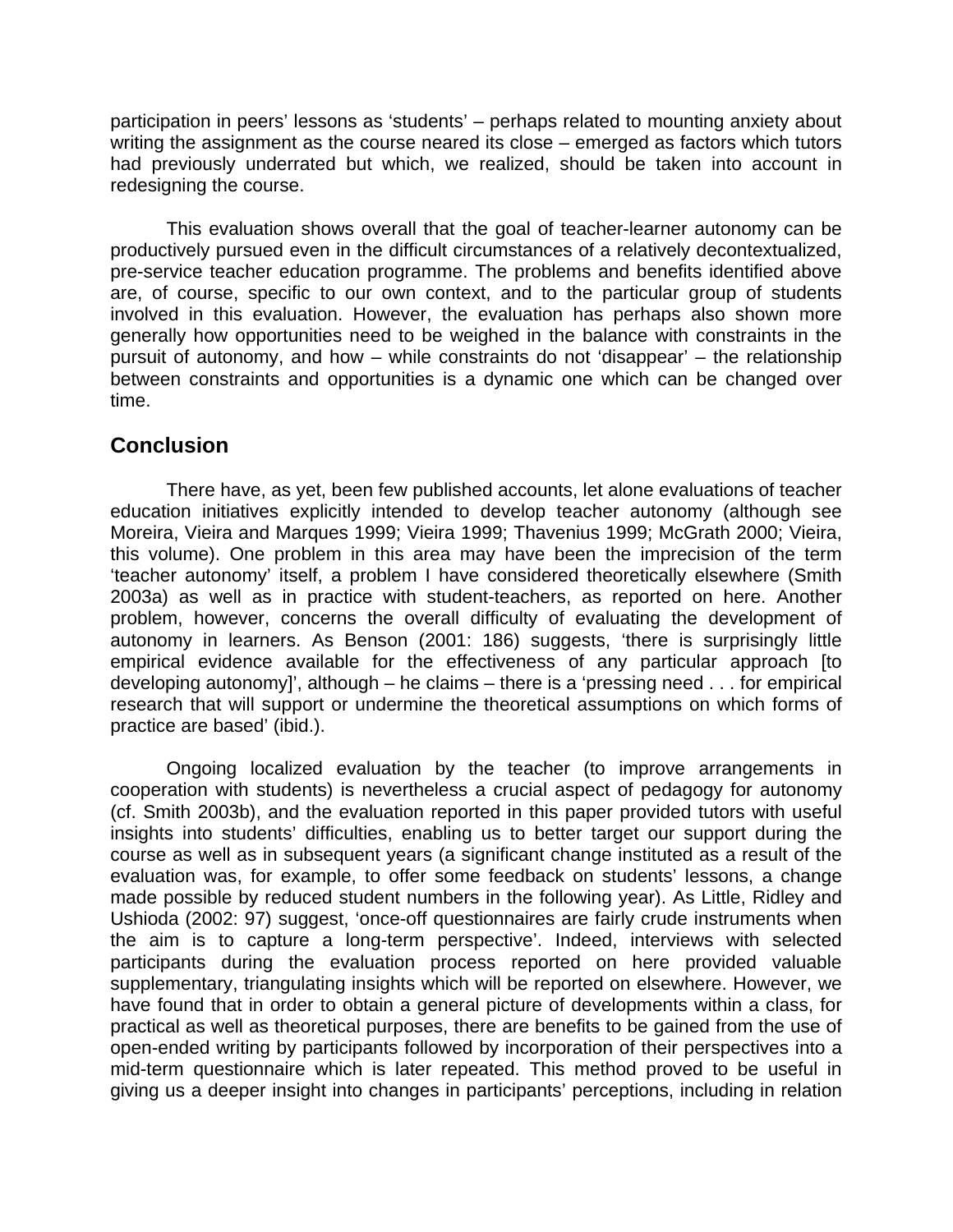to the salience of constraints, and regarding the potential benefits of the course. Constraints, we realized, are a constant companion to opportunities in the 'difficult transitions' of a pedagogy for (teacher-learner) autonomy – however, over time, their salience can diminish as students gain in confidence and control.

## **References**

**Benson, P**. 2001. *Teaching and Researching Autonomy in Language Learning*. Harlow: Longman.

**Little, D., J. Ridley & E. Ushioda.** 2002. *Towards Greater Learner Autonomy in the Foreign Language Classroom: Report on a Research-and-development Project (1997– 2001)*. Dublin: Authentik.

**McGrath, I.** 2000. 'Teacher autonomy'. In Sinclair, B., McGrath, I. and Lamb, T. (eds), *Learner Autonomy, Teacher Autonomy: Future Directions*. Harlow: Longman.

**Moreira, M.A., F. Viera, & I. Marques**. 1999. 'Pre-service teacher development through action research. *The Language Teacher* 23/12: 15–18, 36.

**Smith, R.C., S. Alagöz, P. Brown and S. Içmez**. 2002. 'Faute de mieux? Simulated action research, from participant perspectives'. In Hancioglu D. and J. Kelly (eds) *Proceedings of Teachers Develop Teachers Research (TDTR)* 5, Ankara, Turkey, September 2001 (CD-ROM). Also available online: [http://www.warwick.ac.uk/~elsdr/Simulated\\_action\\_research.pdf](http://www.warwick.ac.uk/%7Eelsdr/Simulated_action_research.pdf)

**Smith, R.C**. 2003a. 'Teacher education for teacher-learner autonomy', in Gollin, J., G. Ferguson and H. Trappes-Lomax (eds), *Symposium for Language Teacher Educators: Papers from Three IALS Symposia* (CD-ROM). Edinburgh: Institute of Applied Language Studies, University of Edinburgh. Also available online: [www.warwick.ac.uk/~elsdr/Teacher\\_autonomy.pdf](http://www.warwick.ac.uk/%7Eelsdr/Teacher_autonomy.pdf)

**Smith, R.C**. 2003b. 'Pedagogy for autonomy as (becoming-)appropriate methodology'. In Palfreyman, D. and R.C. Smith (eds) *Learner Autonomy across Cultures: Language Education Perspectives*. Basingstoke: Palgrave Macmillan.

**Thavenius,** C. 1999. 'Teacher autonomy for learner autonomy'. In Cotterall, S. and Crabbe, D. (eds), *Learner Autonomy in Language Learning: Defining the Field and Effecting Change*. Frankfurt am Main: Lang.

**Vieira, F**. 1999. Pedagogy for autonomy: teacher development and pedagogical experimentation: an in-service teacher training project. In Cotterall, S and Crabbe, D (eds), *Learner Autonomy in Language Learning: Defining the Field and Effecting Change*. Frankfurt am Main: Lang, pp. 153–62.